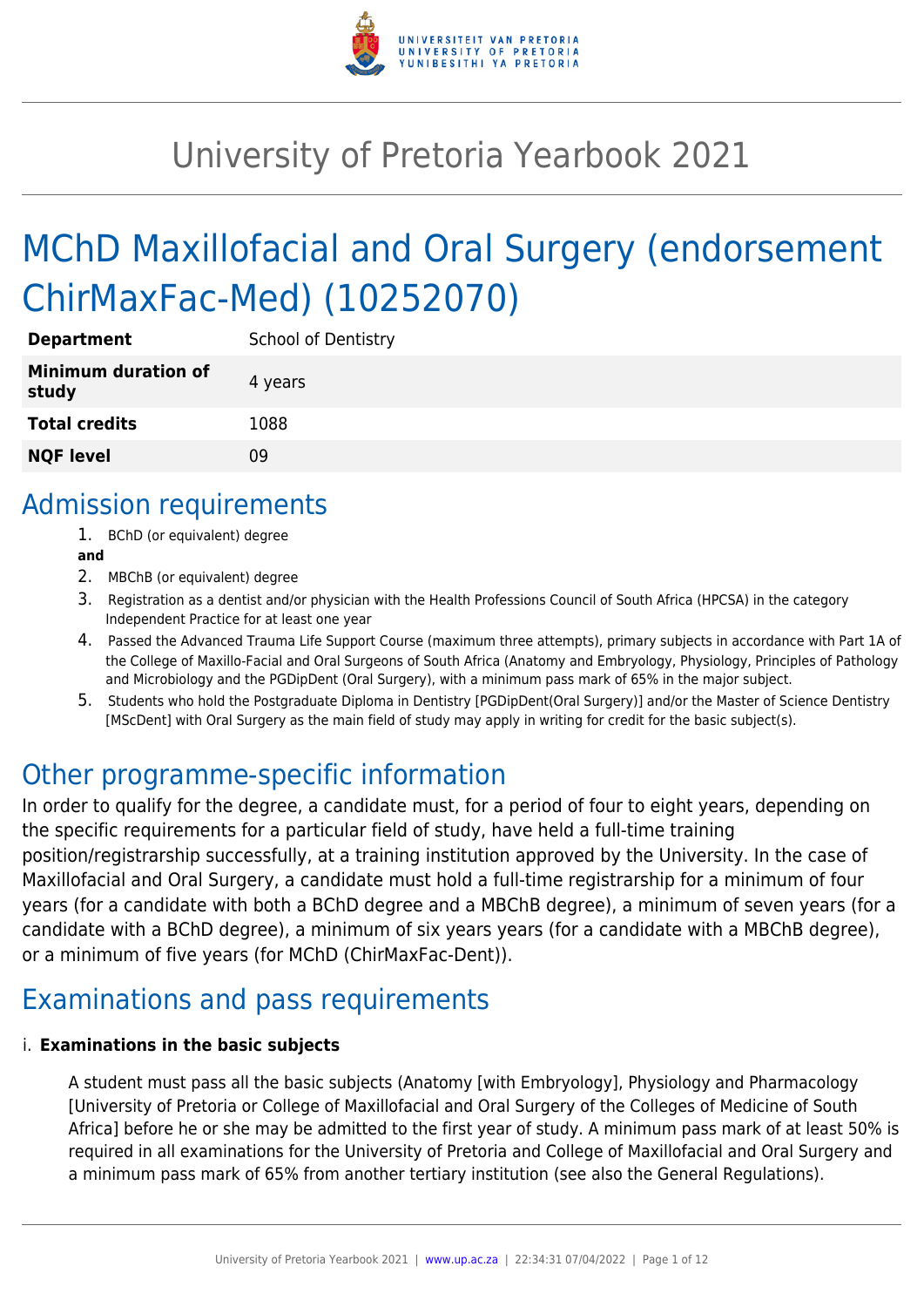

#### ii. **Examinations in the subsidiary (intermediary) subjects**

(The minimum pass mark is 50%.)

- a. For the endorsement Maxillofacial Surgery-Medicus, a student has to pass in Principles of surgery in the year of study as indicated, before he or she may continue with the programme.
- b. A student has to pass in Applied oral pathology at least two and a half years prior to the examination in his or her major subject.

These subsidiary subjects may be passed at the University of Pretoria or the College of Maxillofacial and Oral Surgery of the Colleges of Medicine of South Africa.

iii. If a student fails any of the subsidiary subjects Principles of surgery or Applied oral pathology, the relevant head of department may recommend that he or she be admitted to a second examination.

#### iv. **Examination and evaluation in the major subject**

- a. If a student fails his or her major subject, the student has to reapply for admission to the final examination of the College of Maxillofacial and Oral Surgery of the Colleges of Medicine of South Africa.
- b. In the light of the fact that a postgraduate student may repeat an examination in any subject only once, a student who fails a second examination, will have to discontinue the programme.
- c. If a student has been admitted to a second examination in the major subject, the relevant head of department will determine whether he or she should vacate the registrarship at the end of the training period. The student has to vacate the registrarship immediately after the second examination has been completed.
- d. Subminimum: A student must obtain a subminimum of 60% in the clinical section (operation and short cases) of the examination, with a subminimum of 50% in all the other sections for the master's degree. He or she must also comply with the requirements regarding the number of operation procedures performed in each section, as required by the relevant head of department. A final mark of at least 50% is required in order to pass in a subject.
- e. In addition to the stipulations already mentioned, the student must submit and pass a mini-dissertation (endorsement Maxillofacial Surgery-Med) or a dissertation (endorsement Maxillofacial Surgery-Dent), on an approved topic related to the major subject and submit a manuscript as required (see also the General Regulations). A complete record of operations (as a logbook) must also be submitted.

(v) The master's degree can only be conferred after the National Professional Examination [FCMFOS(SA)] has been passed (as this master's degree and the Fellowship may be used as an interwoven final equivalence examination).

### Exemption

Exemption may be granted by the Dean, on the recommendation of the relevant head of department by virtue of comparable training and/or experience in terms of the requirements of School Regulations, with the proviso that exemption from the examination and evaluation in the major subject may not be granted.

**Please note**: The regulations of the Health Professions Council of South Africa, as published in the Government Gazette No. 4631 of 11 January 1991 – Notice No. R.40 (as amended), will be used as a criterion in determining the period of exemption.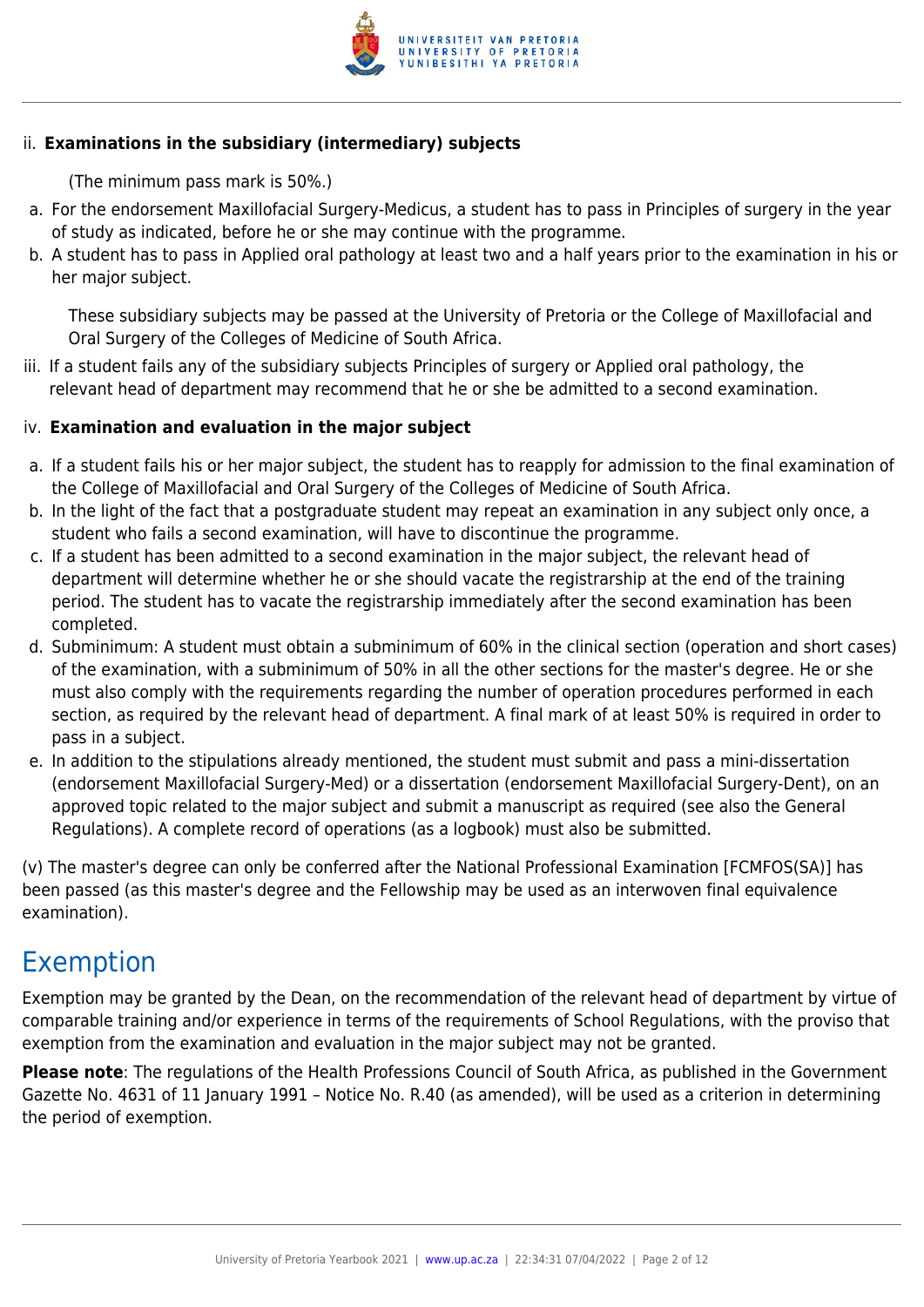

### Pass with distinction

A student who obtains a final mark of at least 75% (on the first attempt) in the major subject, qualifies to obtain the degree with distinction.

# General information

- 1. The content of the basic subjects, subsidiary subjects and attendance courses will be determined by the relevant head of department in consultation with the head of the department at Dentistry or Medicine.
- 2. General information concerning content and extent of the basic and subsidiary subjects is available at the relevant department.
- 3. Students have to ensure that certificates of satisfactory preparation are acquired in all the attendance courses.

#### **Maxillofacial and Oral Surgery**

#### **Major subject:**

Maxillofacial and oral surgery: Experience is acquired through practical and clinical training and supplemented by seminars, discussions, papers and research. Diagnosis, planning, surgical and secondary treatment of diseases, injuries and defects of the human mouth, jaws, face and related structures.

#### **Subsidiary (intermediary) subject:**

Principles of surgery: Instruction mainly by the departments of Surgery (and its divisions), Neurosurgery, Otorhinolaryngology, Ophthalmology and Family Medicine. This training takes place over nine months. Instruction in the subsidiary subject:

Principles of surgery:

#### **Endorsement ChirMaxFac-Med BVC 806**

General Surgery (including Paediatric Surgery): 2 months Intensive Care: 2 months Neurosurgery: 2 months Ophthalmology: 1 month Otorhinolaryngology: 1 month Plastic Surgery: 1 month Applied Oral Pathology: 3 months

#### **Endorsement ChirMaxFac-Dent BVC 807**

Distress Unit (Family Medicine): 1 month General Surgery (including Paediatric Surgery): 1 month Intensive Care: 2 months Neurosurgery: 2 months Ophthalmology: 1 month Otorhinolaryngology: 1 month Plastic Surgery: 1 month Applied Oral Pathology: 3 months

#### **General information concerning the endorsements ChirMaxFac-Med and ChirMaxFac-Dent**

- 1. A candidate with a BChD or BDS degree should preferably enrol for the MChD(ChirMaxFac-Med) programme.
- 2. Permission is granted to a student for (ChirMaxFac-Med) to register simultaneously for the postgraduate and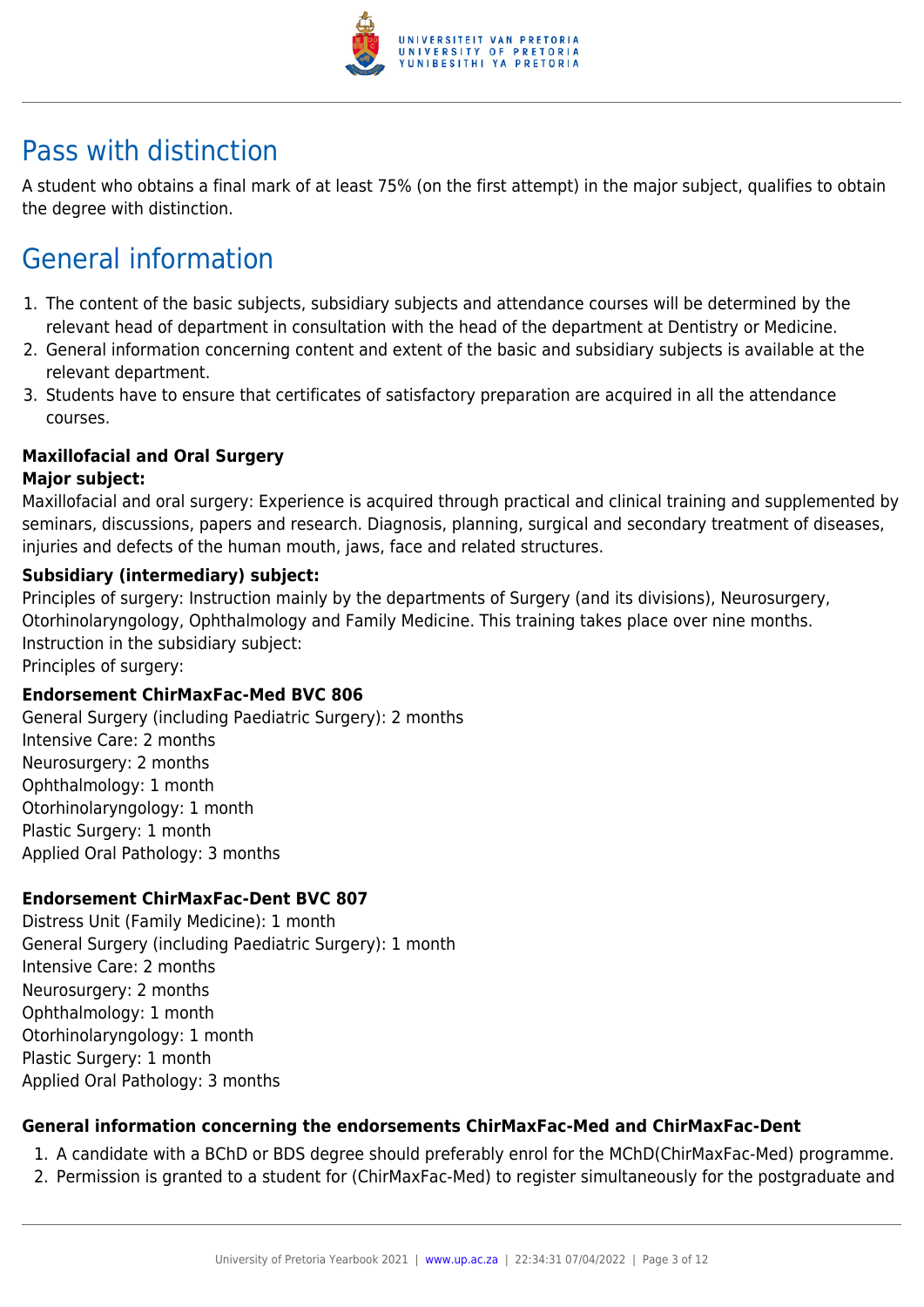

undergraduate programmes as applicable. At the end of the programme the student will have complied with all the requirements for the BChD, MBChB and MChD degrees.

- 3. The content of the basic and subsidiary (intermediary) subjects and attendance courses will be determined by the relevant head of department, in consultation with the Department of Maxillofacial and Oral Surgery.
- 4. Basic and subsidiary (intermediary) subjects: Acknowledgement of basic and/or subsidiary (intermediary) subjects may be granted if all the particular subjects have already been passed at an approved institution such as the Colleges of South Africa (College of Maxillofacial and Oral Surgery) as recommended by the relevant head of department.
- 5. Pharmacology as a basic subject has to be passed as a prerequisite before the first year of study, should all other basic subjects be acknowledged by an approved institution.
- 6. Instruction in the major subject extends over a minimum period of three years, of which the first year mainly concentrates on minor oral surgery.
- 7. A student for the endorsement ChirMaxFac-Med can only fulfil his or her clinical obligations in Principles of Surgery after he or she has complied with the requirements for the MBChB degree, as well as having completed the Certificate for Advanced Trauma Life Support (ATLS) (before commencing the registrarship).
- 8. The instruction in the last two years in the major subject takes place only after having successfully completed the subsidiary subjects.
- 9. The first year of registrarship is acknowledged as an additional year of experience for Medicine and Dentistry if the training in Maxillofacial and Oral Surgery is discontinued. However, a student who discontinues one of the subjects must resign from the registrarship immediately.
- 10. The basic subjects for Maxillofacial and Oral Surgery (endorsements ChirMaxFax-Med and ChirMaxFac-Dent) are identical.
- 11. The requirements for the major subject are: Submission of a mini-dissertation (endorsement ChirMaxFac-Med) and a dissertation (endorsement ChirMaxFac-Dent), a letter from an appropriate journal editor, acknowledging receipt of the draft manuscript, surgical portfolio (logbook) with minimum cases treated per surgical section, a prescribed summary of case reports, any publications, research abstracts, examination in a surgical procedure and examination in patient short cases conducted under examination conditions.
- 12. A student may only proceed with the final FC MFOS (SA) examination after fulfilling the requirements for the MChD(ChirMaxFac-Med or -Dent) as stipulated in 11. above.
- 13. The MChD(ChirMaxFac-Med or -Dent) may only be awarded after successfully passing the final examination for the FC MFOS (SA).
- 14. Costs or fees for any examination(s) and registration at the Colleges of Medicine of South Africa have to be met by the student.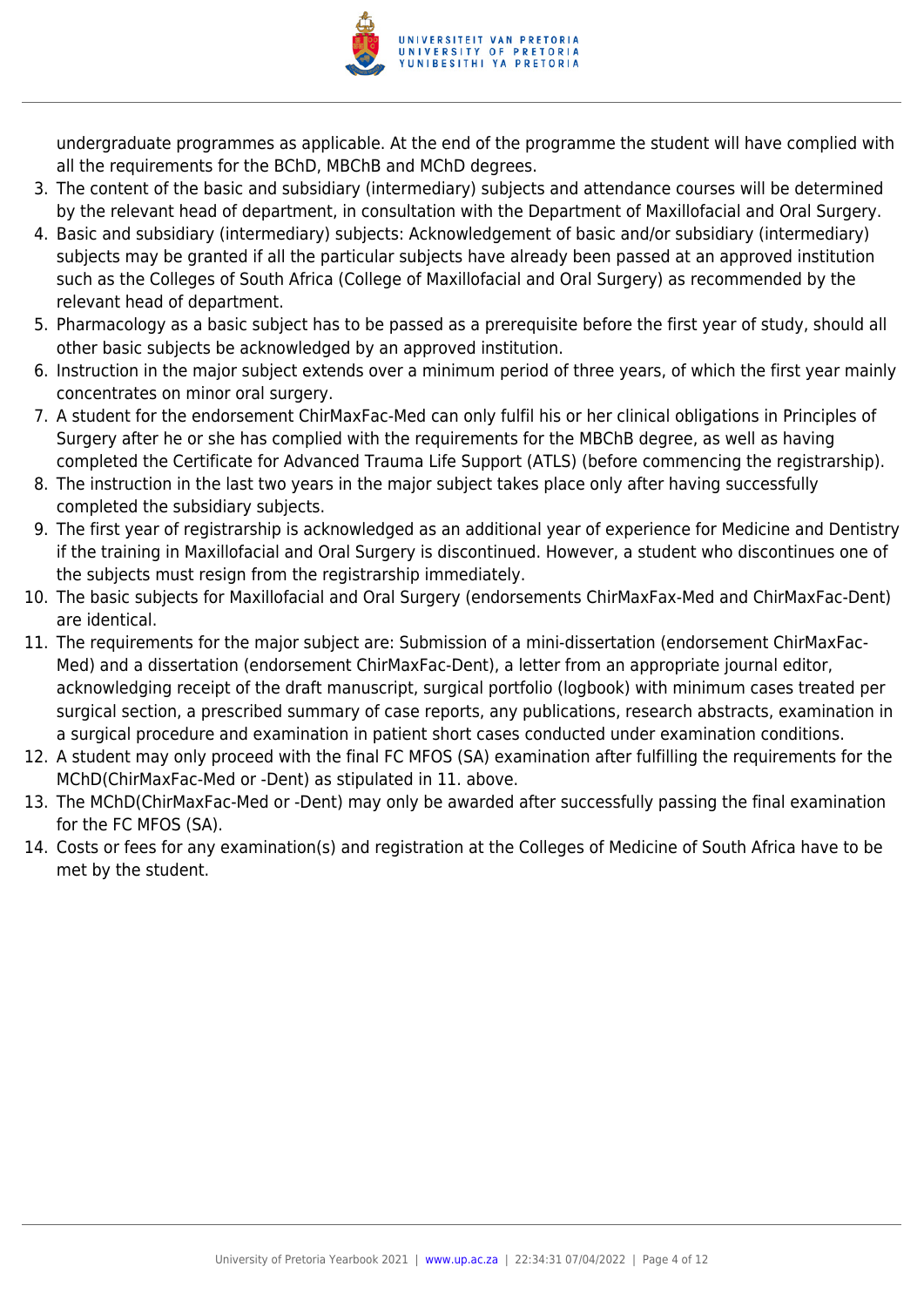

# Curriculum: Year 1

**Minimum credits: 908**

#### **Core modules**

#### **Anatomy 870 (ANA 870)**

| <b>Module credits</b>         | 36.00                          |
|-------------------------------|--------------------------------|
| <b>NQF Level</b>              | 09                             |
| <b>Prerequisites</b>          | No prerequisites.              |
| <b>Language of tuition</b>    | Module is presented in English |
| <b>Department</b>             | Anatomy                        |
| <b>Period of presentation</b> | Year                           |
|                               |                                |

#### **General pathology 808 (APA 808)**

| <b>Module credits</b>         | 24.00                          |
|-------------------------------|--------------------------------|
| <b>NQF Level</b>              | 09                             |
| <b>Prerequisites</b>          | No prerequisites.              |
| <b>Language of tuition</b>    | Module is presented in English |
| <b>Department</b>             | Anatomical Pathology           |
| <b>Period of presentation</b> | Year                           |

#### **Principles of surgery 806 (BVC 806)**

| <b>Module credits</b>         | 52.00                          |
|-------------------------------|--------------------------------|
| <b>NQF Level</b>              | 09                             |
| <b>Prerequisites</b>          | No prerequisites.              |
| <b>Language of tuition</b>    | Module is presented in English |
| <b>Department</b>             | Surgery                        |
| <b>Period of presentation</b> | Year                           |

#### **Ethics and human rights 800 (EHR 800)**

| <b>Module credits</b>         | 0.00                           |
|-------------------------------|--------------------------------|
| <b>NQF Level</b>              | 09                             |
| <b>Prerequisites</b>          | No prerequisites.              |
| <b>Language of tuition</b>    | Module is presented in English |
| <b>Department</b>             | <b>School of Dentistry</b>     |
| <b>Period of presentation</b> | Year                           |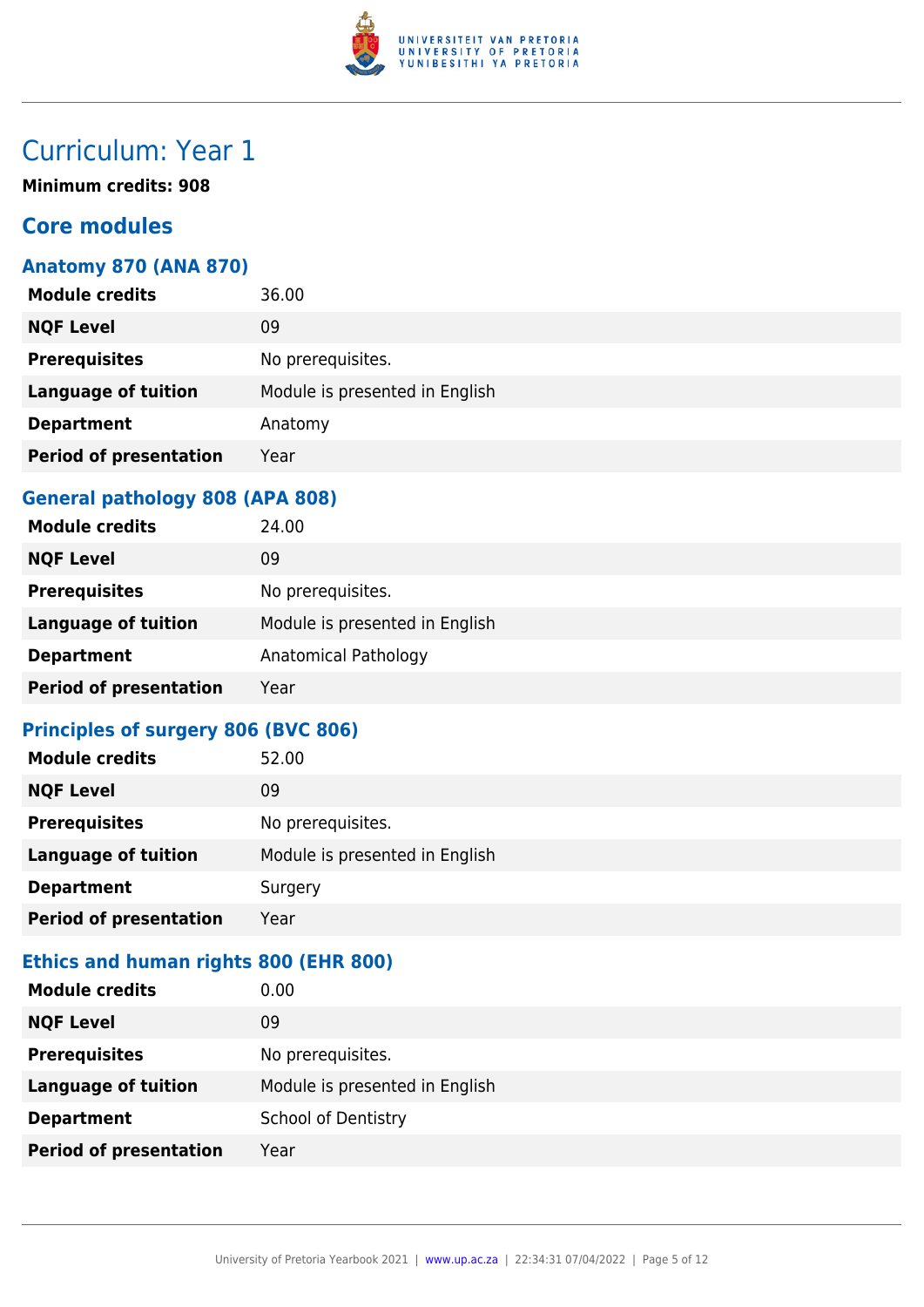

#### **Pharmacology 806 (FAR 806)**

| <b>Module credits</b>                            | 36.00                          |
|--------------------------------------------------|--------------------------------|
| <b>NQF Level</b>                                 | 09                             |
| <b>Prerequisites</b>                             | No prerequisites.              |
| <b>Contact time</b>                              | 1 discussion class per week    |
| <b>Language of tuition</b>                       | Module is presented in English |
| <b>Department</b>                                | Pharmacology                   |
| <b>Period of presentation</b>                    | Year                           |
| <b>Module content</b><br>*Attendance module only |                                |

#### **Physiology 806 (FSG 806)**

| <b>Module credits</b>         | 36.00                          |
|-------------------------------|--------------------------------|
| <b>NQF Level</b>              | 09                             |
| <b>Prerequisites</b>          | No prerequisites.              |
| <b>Language of tuition</b>    | Module is presented in English |
| <b>Department</b>             | Physiology                     |
| <b>Period of presentation</b> | Year                           |

#### **Maxillo-facial and oral surgery 802 (KGM 802)**

| <b>Module credits</b>         | 700.00                                          |
|-------------------------------|-------------------------------------------------|
| <b>NQF Level</b>              | 09                                              |
| <b>Prerequisites</b>          | No prerequisites.                               |
| <b>Contact time</b>           | 1 discussion class per week, 1 seminar per week |
| <b>Language of tuition</b>    | Module is presented in English                  |
| <b>Department</b>             | Maxillo Facial and Oral Surgery                 |
| <b>Period of presentation</b> | Year                                            |

#### **Oral Pathology 805 (MPG 805)**

| <b>Module credits</b>      | 24.00                           |
|----------------------------|---------------------------------|
| <b>NQF Level</b>           | 09                              |
| <b>Prerequisites</b>       | No prerequisites.               |
| <b>Contact time</b>        | 1 discussion class per week     |
| <b>Language of tuition</b> | Module is presented in English  |
| <b>Department</b>          | Oral Pathology and Oral Biology |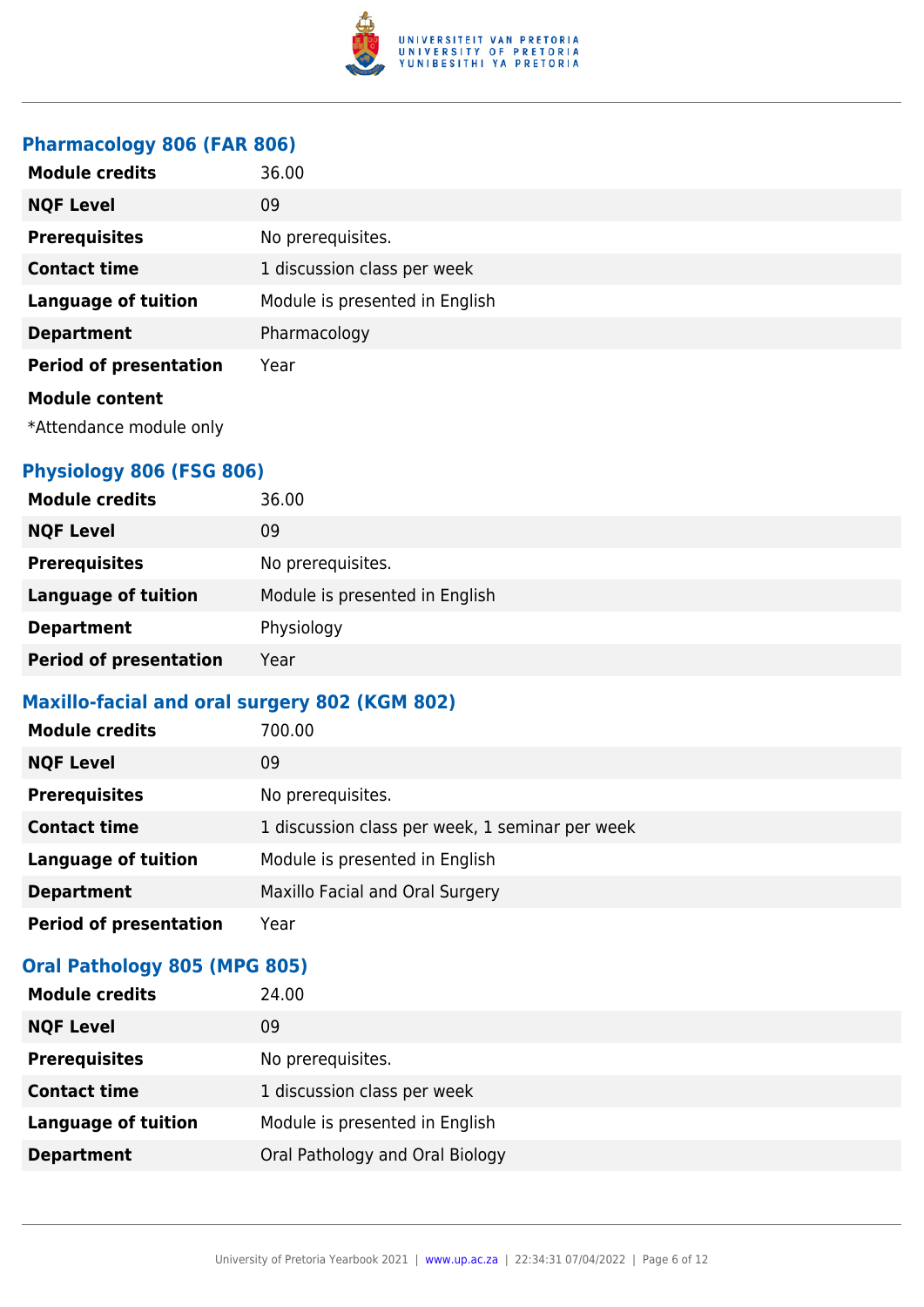

**Period of presentation** Year

#### **Applied research methodology 802 (TNM 802)**

| <b>Module credits</b>         | 0.00                                |
|-------------------------------|-------------------------------------|
| <b>NQF Level</b>              | 09                                  |
| <b>Language of tuition</b>    | Module is presented in English      |
| <b>Department</b>             | <b>Health Sciences Deans Office</b> |
| <b>Period of presentation</b> | Year                                |
| <b>Module content</b>         |                                     |

\*Attendance module only.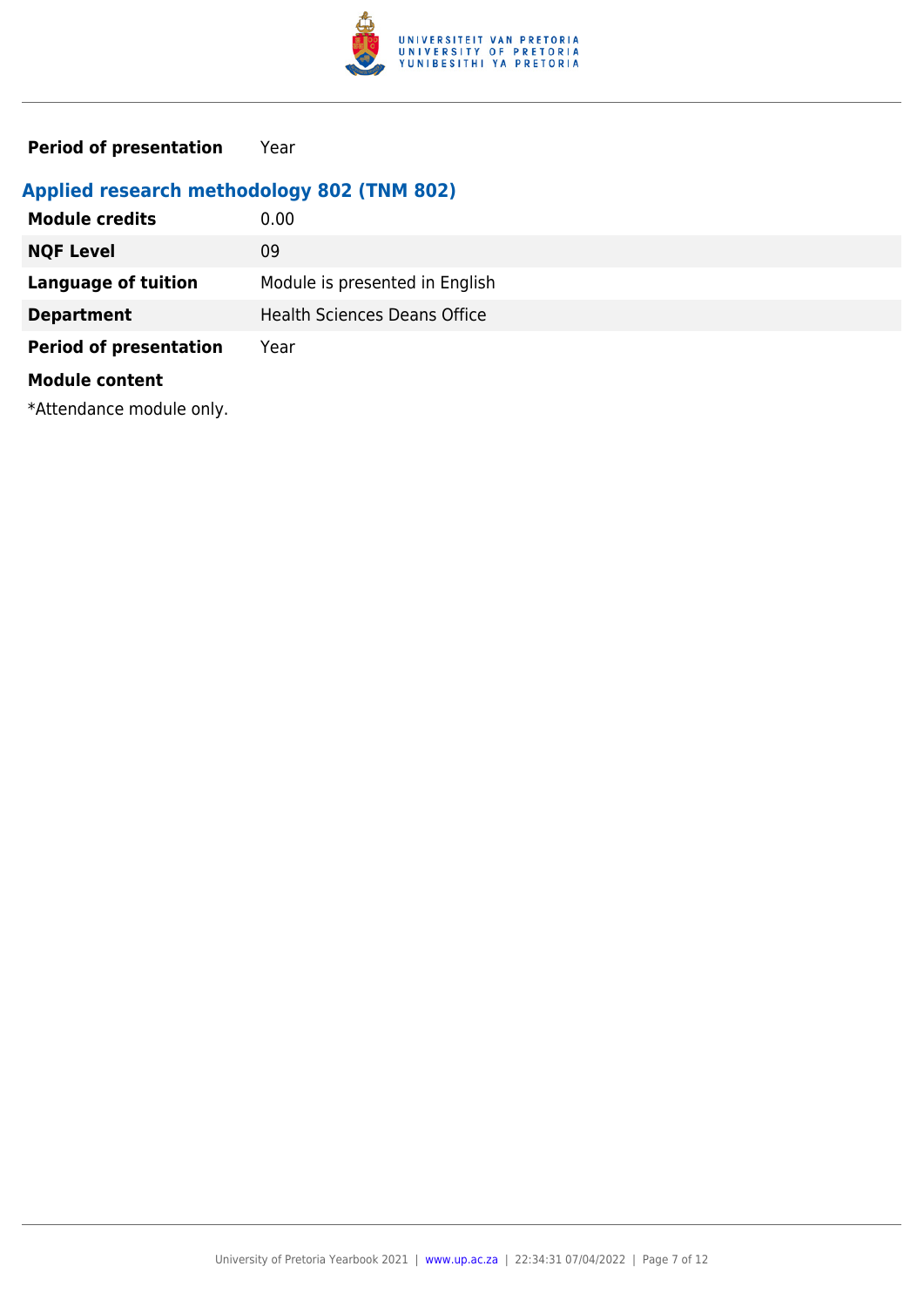

# Curriculum: Year 2

**Minimum credits: 752**

#### **Core modules**

#### **Principles of surgery 806 (BVC 806)**

| <b>Module credits</b>         | 52.00                          |
|-------------------------------|--------------------------------|
| <b>NQF Level</b>              | 09                             |
| <b>Prerequisites</b>          | No prerequisites.              |
| <b>Language of tuition</b>    | Module is presented in English |
| <b>Department</b>             | Surgery                        |
| <b>Period of presentation</b> | Year                           |

#### **Ethics and human rights 800 (EHR 800)**

| <b>Module credits</b>         | 0.00                           |
|-------------------------------|--------------------------------|
| <b>NQF Level</b>              | 09                             |
| <b>Prerequisites</b>          | No prerequisites.              |
| <b>Language of tuition</b>    | Module is presented in English |
| <b>Department</b>             | <b>School of Dentistry</b>     |
| <b>Period of presentation</b> | Year                           |

#### **Maxillo-facial and oral surgery 802 (KGM 802)**

| <b>Module credits</b>         | 700.00                                          |
|-------------------------------|-------------------------------------------------|
| <b>NQF Level</b>              | 09                                              |
| <b>Prerequisites</b>          | No prerequisites.                               |
| <b>Contact time</b>           | 1 discussion class per week, 1 seminar per week |
| <b>Language of tuition</b>    | Module is presented in English                  |
| <b>Department</b>             | Maxillo Facial and Oral Surgery                 |
| <b>Period of presentation</b> | Year                                            |

#### **Applied research methodology 802 (TNM 802)**

| <b>Module credits</b>         | 0.00                                |
|-------------------------------|-------------------------------------|
| <b>NQF Level</b>              | 09                                  |
| Language of tuition           | Module is presented in English      |
| <b>Department</b>             | <b>Health Sciences Deans Office</b> |
| <b>Period of presentation</b> | Year                                |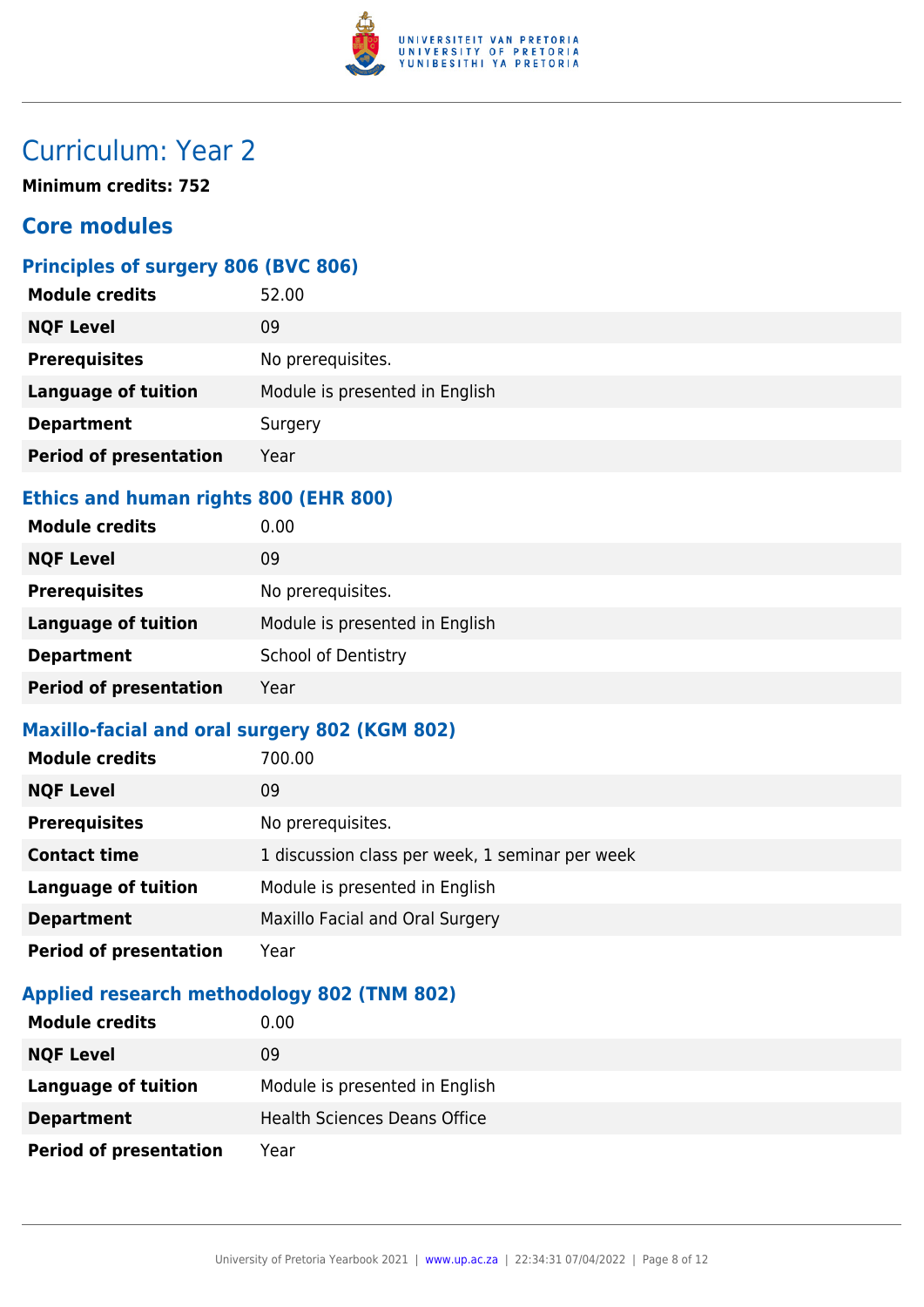

#### **Module content**

\*Attendance module only.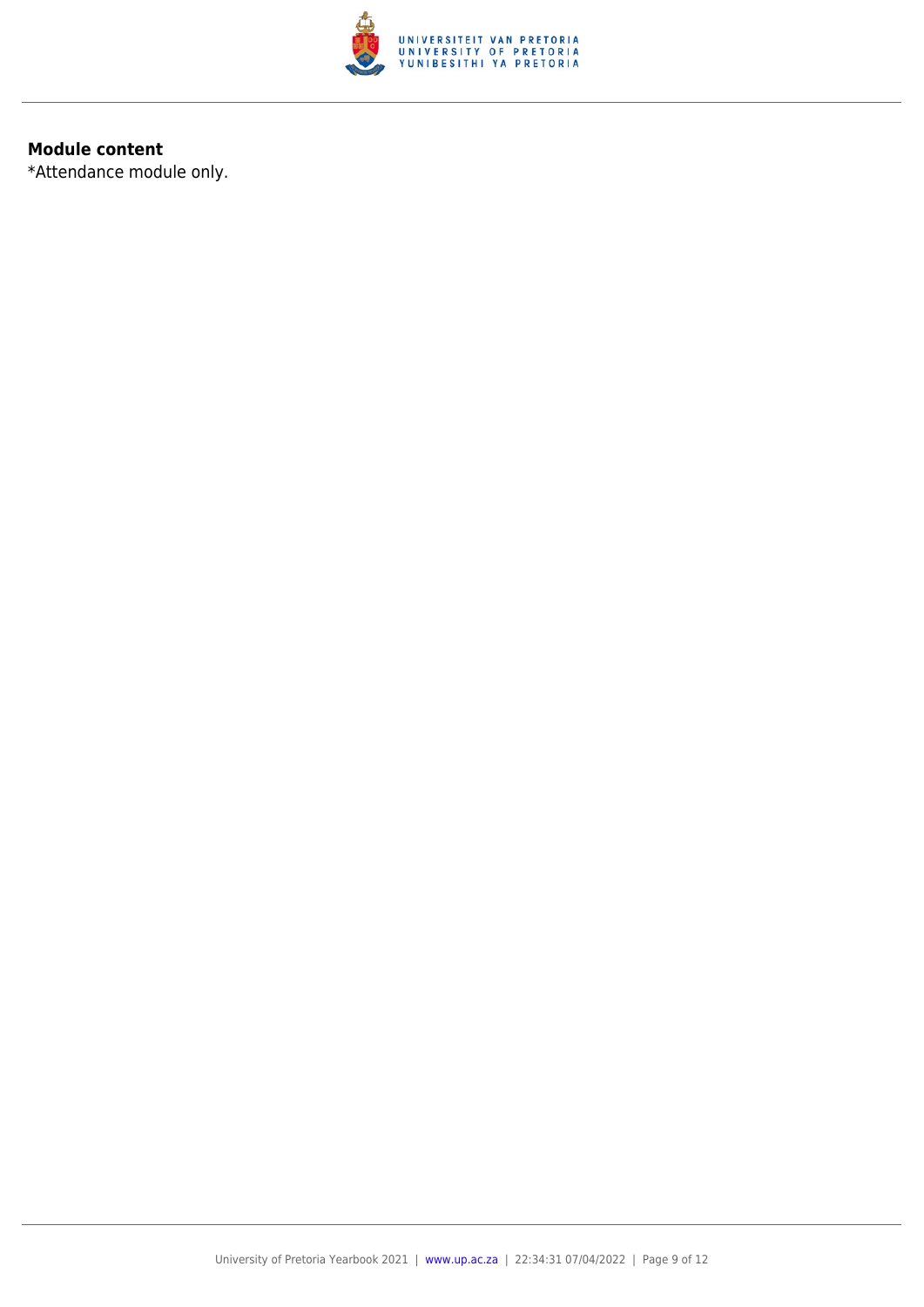

# Curriculum: Year 3

**Minimum credits: 880**

#### **Core modules**

#### **Ethics and human rights 800 (EHR 800)**

| <b>Module credits</b>         | 0.00                           |
|-------------------------------|--------------------------------|
| <b>NQF Level</b>              | 09                             |
| <b>Prerequisites</b>          | No prerequisites.              |
| <b>Language of tuition</b>    | Module is presented in English |
| <b>Department</b>             | <b>School of Dentistry</b>     |
| <b>Period of presentation</b> | Year                           |
|                               |                                |

#### **Maxillo-facial and oral surgery 802 (KGM 802)**

| <b>Module credits</b>         | 700.00                                          |
|-------------------------------|-------------------------------------------------|
| <b>NQF Level</b>              | 09                                              |
| <b>Prerequisites</b>          | No prerequisites.                               |
| <b>Contact time</b>           | 1 discussion class per week, 1 seminar per week |
| <b>Language of tuition</b>    | Module is presented in English                  |
| <b>Department</b>             | Maxillo Facial and Oral Surgery                 |
| <b>Period of presentation</b> | Year                                            |

#### **Dissertation: Maxillofacial and Oral surgery 893 (KGM 893)**

| <b>Module credits</b>         | 180.00                          |
|-------------------------------|---------------------------------|
| <b>NQF Level</b>              | 09                              |
| Language of tuition           | Module is presented in English  |
| <b>Department</b>             | Maxillo Facial and Oral Surgery |
| <b>Period of presentation</b> | Year                            |
|                               |                                 |

#### **Applied research methodology 802 (TNM 802)**

| <b>Module credits</b>         | 0.00                                |
|-------------------------------|-------------------------------------|
| <b>NQF Level</b>              | 09                                  |
| <b>Language of tuition</b>    | Module is presented in English      |
| <b>Department</b>             | <b>Health Sciences Deans Office</b> |
| <b>Period of presentation</b> | Year                                |
| <b>Module content</b>         |                                     |
| *Attendance module only.      |                                     |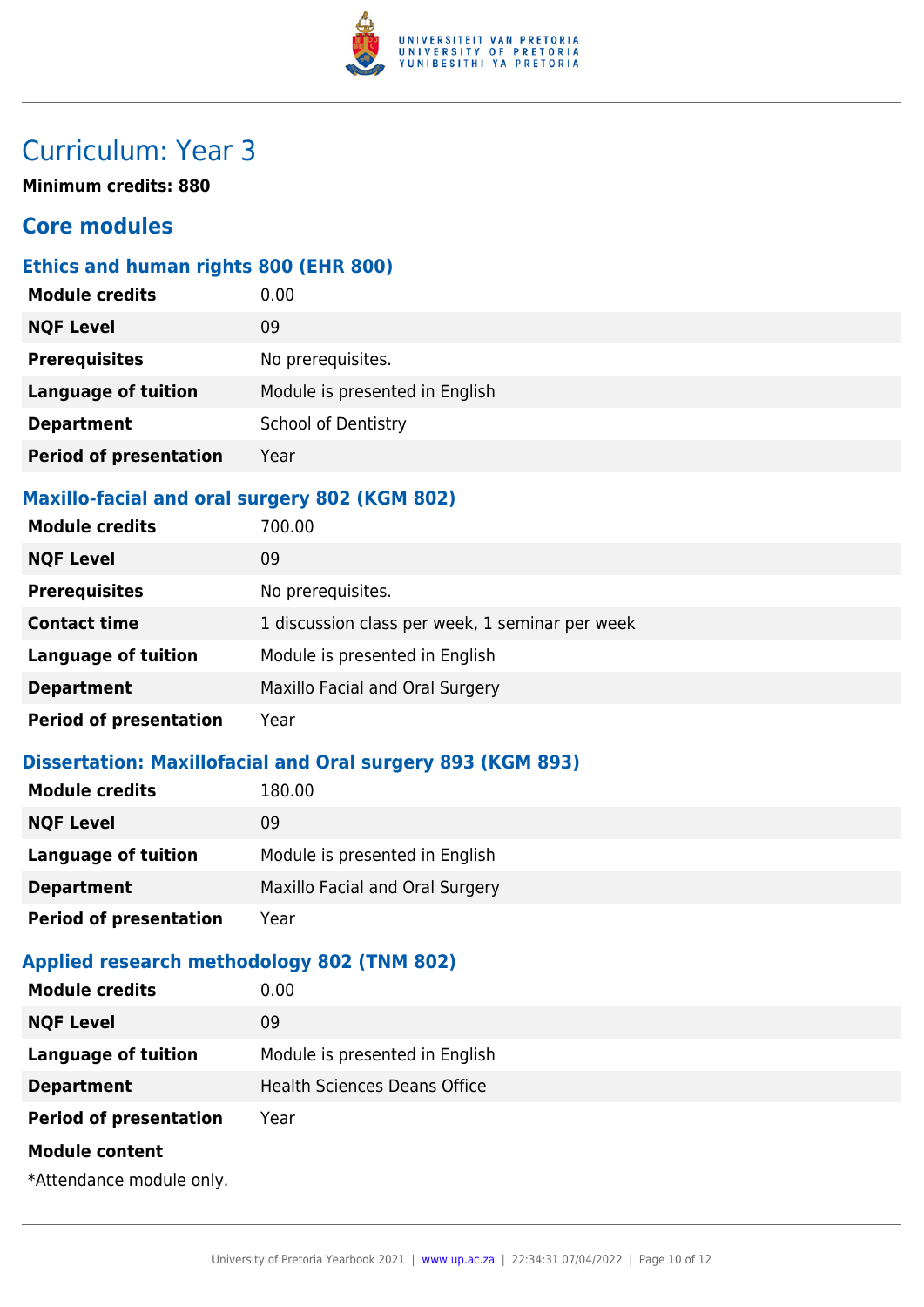

### Curriculum: Final year

**Minimum credits: 880**

#### **Core modules**

#### **Ethics and human rights 800 (EHR 800)**

| <b>Module credits</b>         | 0.00                           |
|-------------------------------|--------------------------------|
| <b>NQF Level</b>              | 09                             |
| <b>Prerequisites</b>          | No prerequisites.              |
| <b>Language of tuition</b>    | Module is presented in English |
| <b>Department</b>             | <b>School of Dentistry</b>     |
| <b>Period of presentation</b> | Year                           |
|                               |                                |

#### **Maxillo-facial and oral surgery 802 (KGM 802)**

| <b>Module credits</b>         | 700.00                                          |
|-------------------------------|-------------------------------------------------|
| <b>NQF Level</b>              | 09                                              |
| <b>Prerequisites</b>          | No prerequisites.                               |
| <b>Contact time</b>           | 1 discussion class per week, 1 seminar per week |
| <b>Language of tuition</b>    | Module is presented in English                  |
| <b>Department</b>             | Maxillo Facial and Oral Surgery                 |
| <b>Period of presentation</b> | Year                                            |

#### **Dissertation: Maxillofacial and Oral surgery 893 (KGM 893)**

| <b>Module credits</b>         | 180.00                          |
|-------------------------------|---------------------------------|
| <b>NQF Level</b>              | 09                              |
| <b>Language of tuition</b>    | Module is presented in English  |
| <b>Department</b>             | Maxillo Facial and Oral Surgery |
| <b>Period of presentation</b> | Year                            |
|                               |                                 |

#### **Applied research methodology 802 (TNM 802)**

| <b>Module credits</b>         | 0.00                                |
|-------------------------------|-------------------------------------|
| <b>NQF Level</b>              | 09                                  |
| <b>Language of tuition</b>    | Module is presented in English      |
| <b>Department</b>             | <b>Health Sciences Deans Office</b> |
| <b>Period of presentation</b> | Year                                |
| <b>Module content</b>         |                                     |
| *Attendance module only.      |                                     |